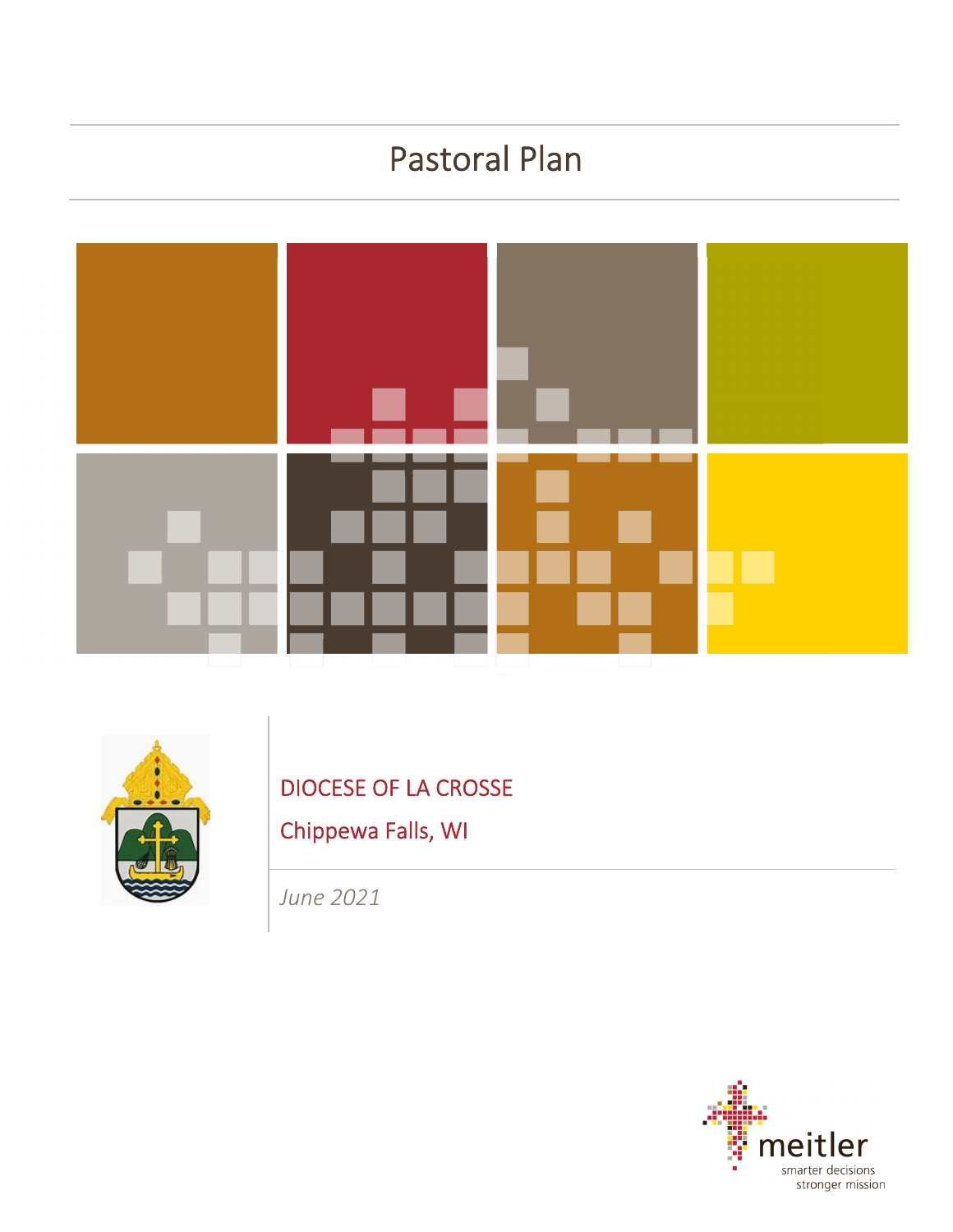## Table of Contents

### LETTER FROM THE PASTORS

| IV. PROPOSED RECOMMENDATIONS FOR PARISHES IN A FIRST PHASE OF                                                                   |  |
|---------------------------------------------------------------------------------------------------------------------------------|--|
| V. PROPOSED RECOMMENDATIONS FOR PARISHES IN A SECOND PHASE OF                                                                   |  |
|                                                                                                                                 |  |
| <b>VII. APPENDICES</b><br>A. POLLING RESULTS<br>B. SURVEY REPORT ON THE FUTURE VISION FOR THE CATHOLIC CHURCH IN CHIPPEWA FALLS |  |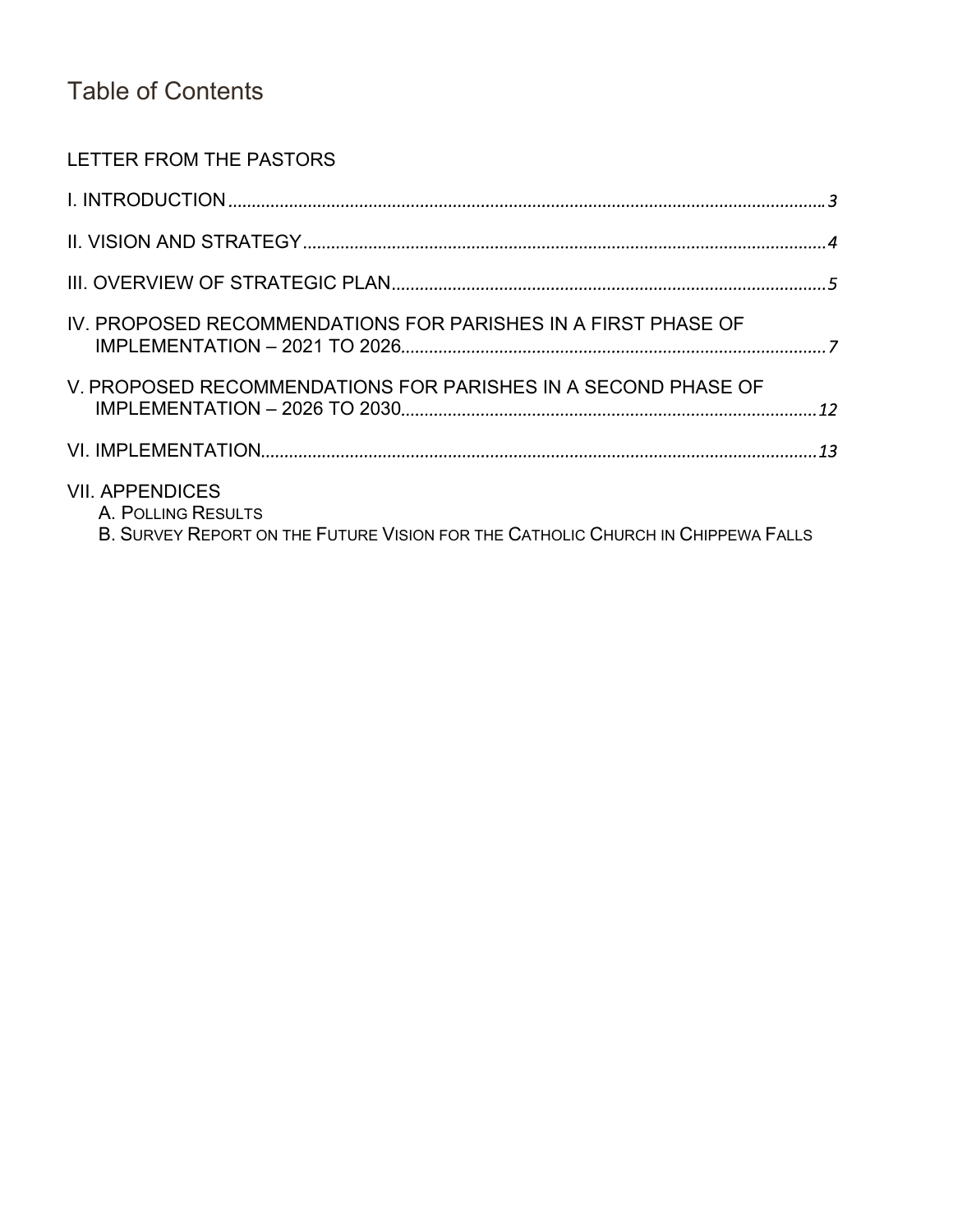## **LETTER FROM THE PASTORS**

June 15, 2021

Dear Parishioners of Holy Ghost, Notre Dame, St. Bridget, St. Charles Borromeo, and St. Peter Parishes,

This planning process could not have happened without you. We are very grateful to the representatives from each parish and the schools who served on the Planning Task Force. Their dedication and collaboration have resulted in this plan for the Chippewa Falls area. We thank all the parishioners who attended parish meetings and participated by completing the survey. Your insights and cooperation helped shape the plan into this final form.

Planning for the future is an act of hope. It requires courage and wisdom to honestly assess the present reality and to respond to the potential for the future. At the heart of any planning effort is the realization that change will be required. It is much easier to maintain the status quo than to envision a new future even if that means change which may make life even better. The parishes in Chippewa Falls were not under any immediate pressure to change but did so out of a desire to more effectively carry out the mission of Jesus and the Church.

Throughout history God has promised to be with us. Our plan for the future is ambitious and will require the efforts of many people and a considerable amount of time to be put into place. With the guiding presence of the Holy Spirit, however, the vision of parishes working more closely together, sharing their resources, focusing on evangelization and welcome and building a vital community of faith is a dream which we can make a reality.

As we accept the challenge to bring this plan to fruition, we ask for your continued prayer, support and help in these efforts to make the Chippewa Falls area a shining light of God's presence and love. May all who work on the implementation of this pastoral plan be blessed and all the efforts for greater parish vibrancy be realized.

Sincerely in Christ,

Rev. Jesse Burish, Pastor Notre Dame Parish

Rev. Msgr. Michael Gorman, Pastor St. Charles Borromeo Parish

Rev. Justin Kizewski, Pastor Holy Ghost Parish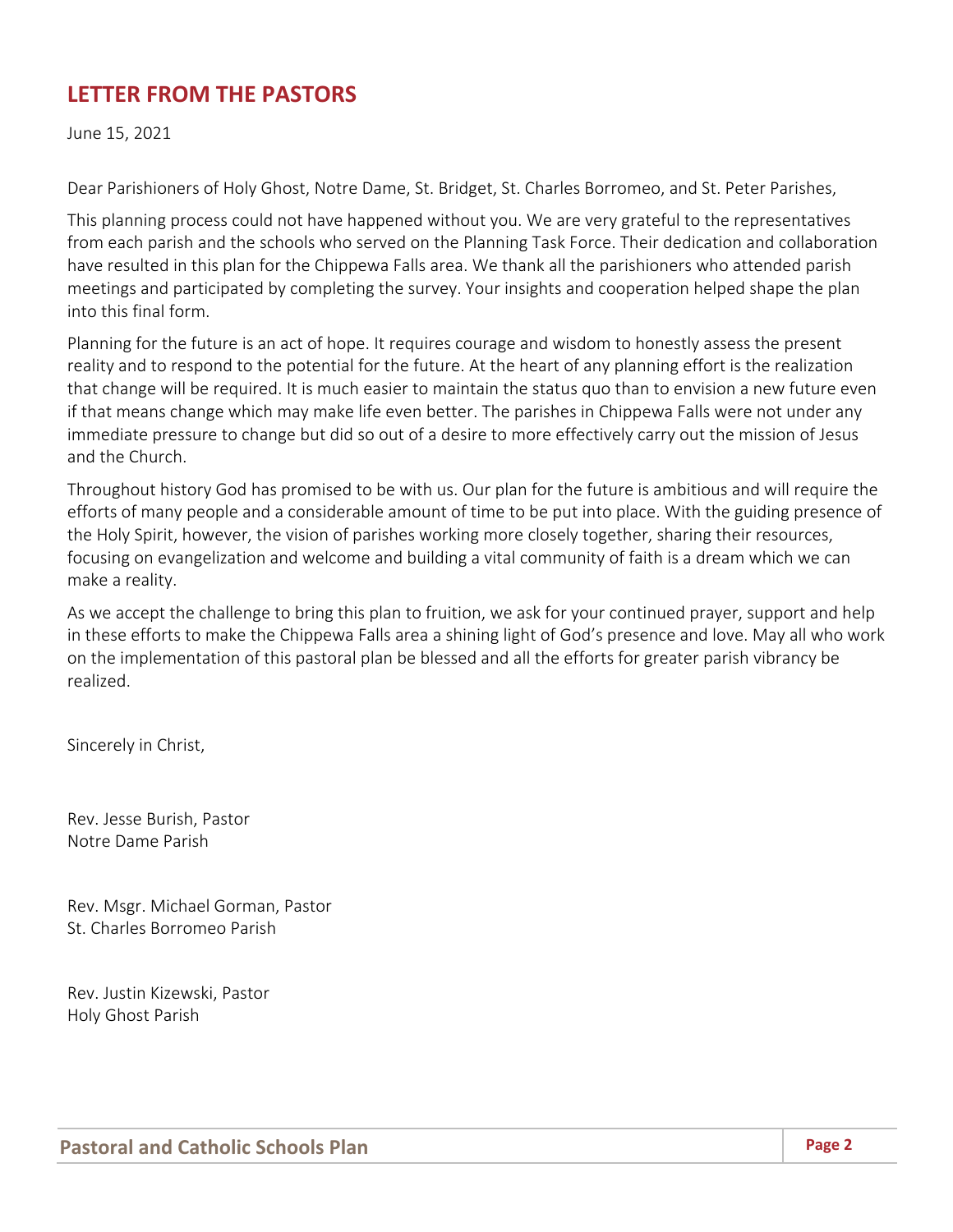## **I. INTRODUCTION**

### any pastoral action that is limited to the territory of the Parish is outdated, which is something the." parishioners themselves observe when their Parish appears to be more interested in preserving a nostalgia of *former times as opposed to looking to the future with courage."*

(The Pastoral Conversion of the Parish Community in the Service of the Evangelizing Mission of the Church, the Congregation for Clergy, July 20, 2020.)

This sentence captures what the Congregation for Clergy in Rome views as the central goal in the needed efforts for parish reform. That goal is to move parishes from a "self‐preservation" model to one of "evangelization." Such a move will take courage on the part of leadership as well as all the faithful in the Chippewa Falls area.

At the request of parish leadership and with the approval of Bishop William Callahan, Meitler, a national Catholic school and parish consulting team based in the Milwaukee area, was contracted to facilitate a process which led to a strategic plan for the parishes and schools in Chippewa Falls. Three consultants and a project coordinator were involved in the Chippewa Falls project. The proposed schedule identified a May or June date for the completion and approval of the plan.

The study of the Chippewa Falls area began in November of 2020 with site visits to Holy Ghost, Notre Dame and St. Charles Borromeo parishes, and McDonell Area Catholic Schools. During the onsite visits, interviews with parish and school leaders were conducted. Community demographics as well as parish and school data were collected and analyzed. All highlights of this research and analysis were compiled in a document titled *Key Findings and Observations*. The Key Findings were presented at parish meetings and posted on the MACS website for all parishioners to participate in the process. At the parish meetings, polling was conducted regarding preferences for "possibilities for the future." The results of that polling are included in the appendix and has played a role in shaping the direction of the future.

Since January of 2021, two local committees have facilitated the planning process by taking the data and ideas for the future to develop a plan. The two groups which guided the process were: the Leadership Team and the Planning Task Force. The Leadership Team was comprised of the pastors, the school President and a school representative. The Planning Task Force was formed from representatives of each of the parishes as appointed by a pastor and representatives from McDonell Area Catholic Schools (MACS). The committees worked with the consultants to shape and build consensus for the plan among parishioners.

The parish leaders in Chippewa Falls have recognized the parishes are changing and a new future is emerging. It has taken remarkable courage and foresight to get to this point. The membership at the three parishes is stable, MACS enrollment is high, and the Chippewa Falls area population is projected to grow. As in 1987, the parishes came together to form MACS to strengthen Catholic education in the area, this plan will address how the parishes and MACS can further strengthen their future.

We move forward with the promise that Jesus left with His disciples and all His future followers ‐ "*I am with you always.*" ‐ Matthew 28:20.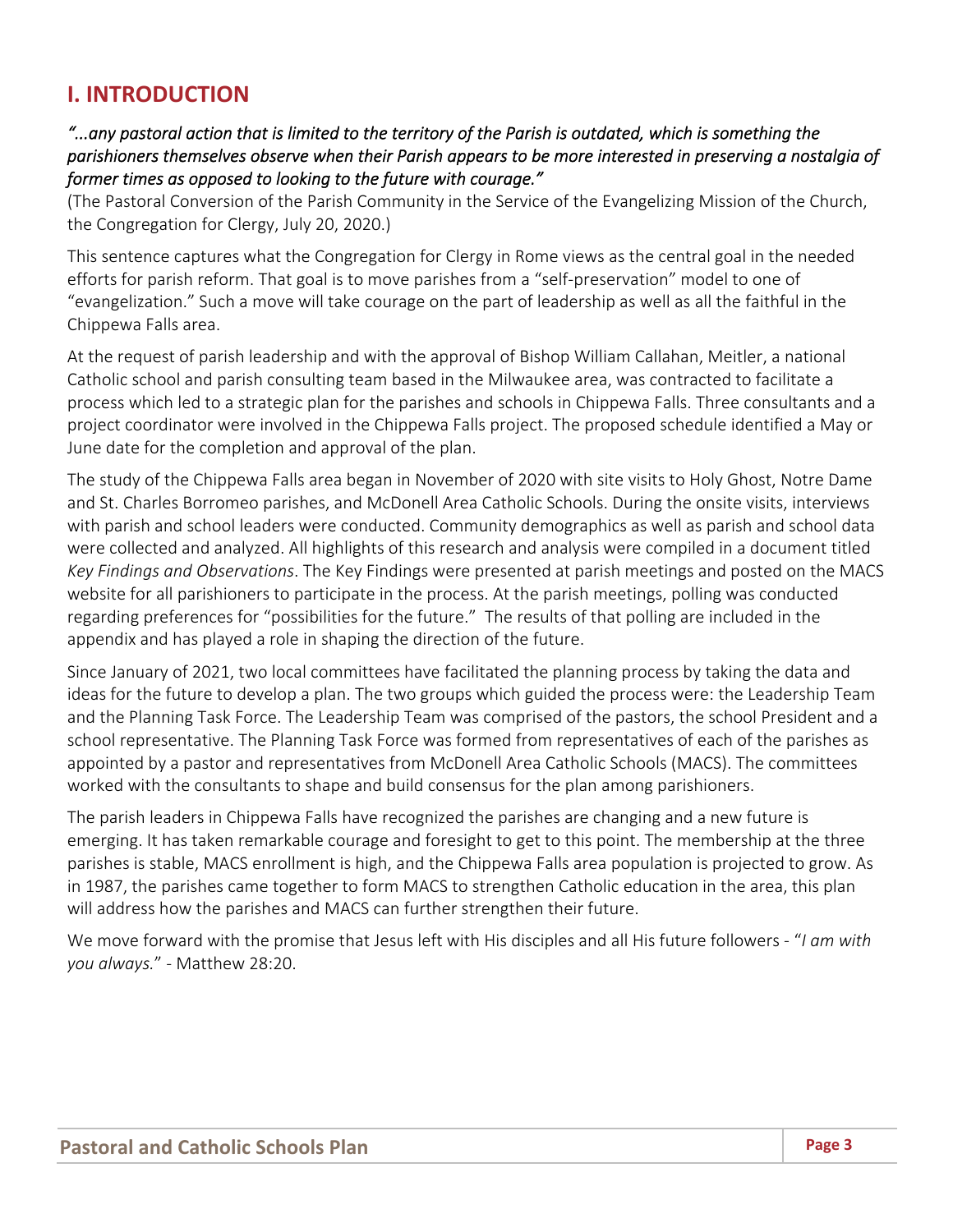## **II. VISION AND STRATEGY**

### "We must restore hope to young people, help the old, be open to the future, spread love. Be poor among the poor. We need to include the excluded and preach peace." - Pope Francis

As frequently as Pope Francis speaks of visions for the future of the Church, these three sentences may be some of his most profound. In undertaking a strategic plan for the Chippewa Falls area, a vision for the next five to ten years, and possibly beyond, is needed.

### **A. Priorities – Four Principles for the Plan**

A vision for the future typically contains two main elements: a vision phrase, which summarizes the priorities and the plan, serving as a way of compressing the entire plan into a few words, and the priorities, which will guide the strategies and implementation. Four priorities for the future have been identified by the Leadership Team and the Planning Task Force as well as affirmed by the participants at the parish meetings.

The four priorities for the future are:

### **1. Collaborating to a greater extent on personnel, programs and resources**

This priority builds upon the history of collaborative efforts between the Chippewa Falls parishes going back to the formation of an area Catholic school system. In addition to continuing their support for the system, the parishes have further collaborated on various ministries and programs.

### **2. Increasing evangelization efforts**

The mission of the Church is "to proclaim the Good News of Jesus." At this moment in time, the parishes must be more intentional and active in their efforts to evangelize.

### **3. Building a community of disciples by fostering a spirit of welcome**

Parish efforts to build community are rooted in those efforts which prepare disciples for mission and ministry. Following Jesus' example, the parishes will strive to welcome all into the community – including the last, the lost, the least and the lonely.

### **4. Respecting the history of each parish while renewing a common focus on mission**

The history of the parishes and schools in Chippewa Falls is remarkable and should be cherished. At the same time, there is an opportunity before us to start a new chapter in the local history of the Church.

### **B. Vision Phrase ‐ "United in Christ, Called to Mission"**

The Leadership Team and Planning Task Force have discerned a final vision phrase. They have selected "United in Christ, Called to Mission" as the vision phrase which will guide the implementation of the plan over the coming years.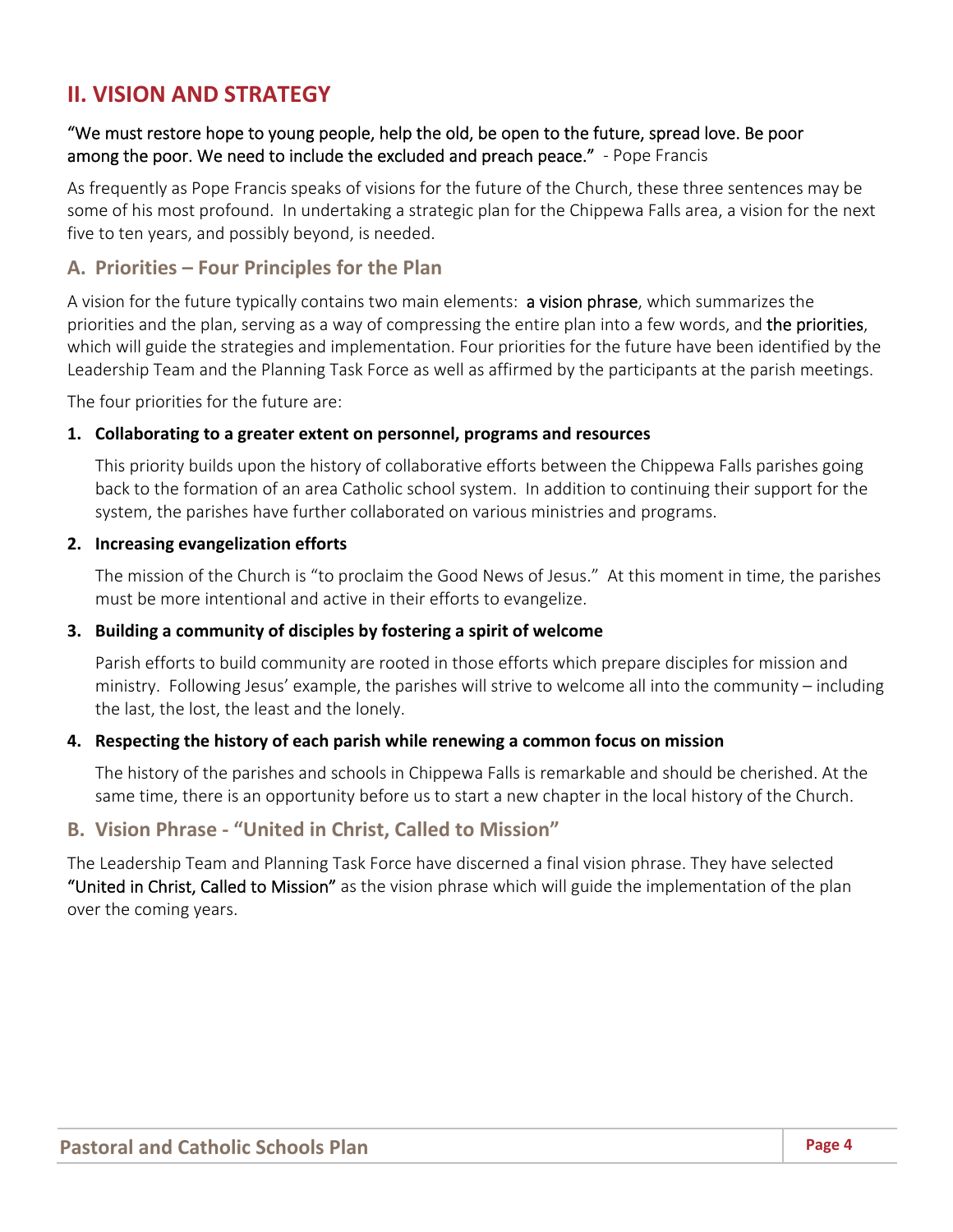## **III. OVERVIEW OF STRATEGIC PLAN**

## **A. First Phase – 2021 to 2026**

#### **1. Parish Organization, Worship and Prayer**

- a. Cluster Holy Ghost and Notre Dame parishes; St. Charles Borromeo has its own pastor.
- b. Establish a group to study pastoral and administrative needs and form a shared staff for all three parishes. Parishes will retain certain staff positions for ministry at their sites.
- c. Maintain and expand opportunities for common prayer experiences and devotions.
- d. Study and implement ways to expand the ministry of welcome and hospitality at Sunday Mass.
- e. Establish a schedule for joint meetings of parish pastoral councils.
- f. The finance councils will remain separate by canon law but will meet jointly on a regular basis to review and discuss common issues and concerns.
- g. Conduct mission‐like events to prayerfully prepare for transitions and changes.

#### **2. Faith Formation and Evangelization**

- a. Study if and how all religious education for children and youth can be coordinated through MACS.
- b. Develop a total youth ministry for adolescents.
- c. Establish a ministry for young adults in their 20's and 30's.
- d. Create faith sharing groups and/or retreat experiences for adults.
- e. Create evangelization teams to contact present and former parishioners.

#### **3. Social Justice**

- a. Study the personal and social needs of people in the Chippewa Falls area to better serve and collaborate with local organizations.
- b. Recruit and train more volunteers.

#### **4. Stewardship and Communications**

- a. Create an area‐wide approach to communications with parishioners, including bulletins, websites, social media and regular personal contact.
- b. Determine a process for scheduling fund‐raisers and capital campaigns within each parish so they are coordinated.
- c. Establish ways to welcome and orient new members and to invite them to share their gifts.

#### **5. Finances and Facilities**

- a. Complete a facilities study by September of 2021 and devise a facilities master plan for all parish and school sites.
- b. Reduce the parish investment or subsidy to the schools from 59.1% to 50% of ordinary income.
- c. Conduct a coordinated capital campaign as part of the Diocese of La Crosse campaign.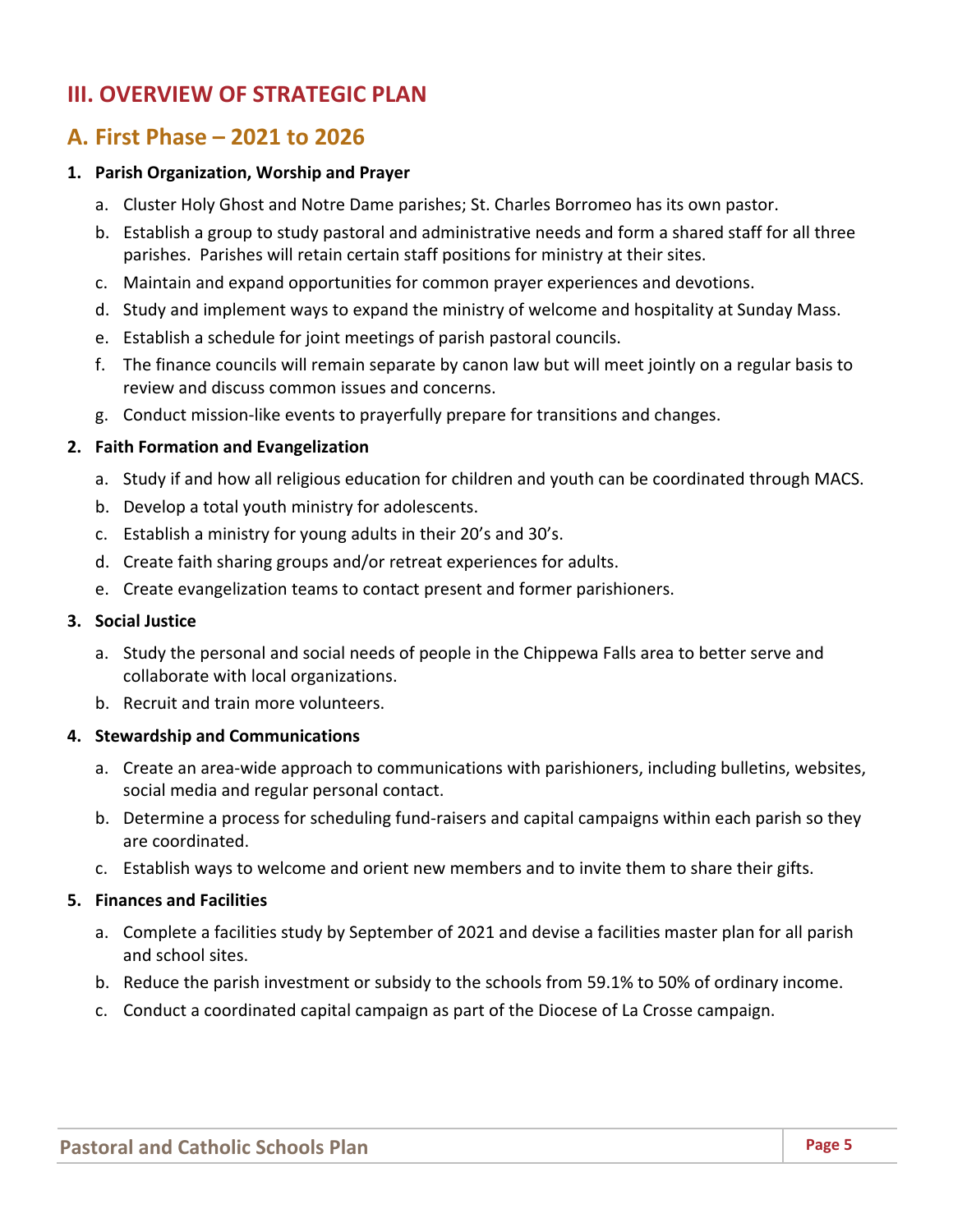### **6. McDonell Area Catholic Schools**

- a. Emphasize the role of advancement and fundraising in the revenue stream of the school.
- b. Investigate whether the pre‐school program for one‐ and two‐year‐old children should be phased out.
- c. Create a facilities master plan for MACS.

### **B. Second Phase – 2026**

After the completion of the recommendations in the first phase over a five‐year period, the parishes will likely be able to consider expanding the cluster or to consider a merger of the three Chippewa Falls parishes.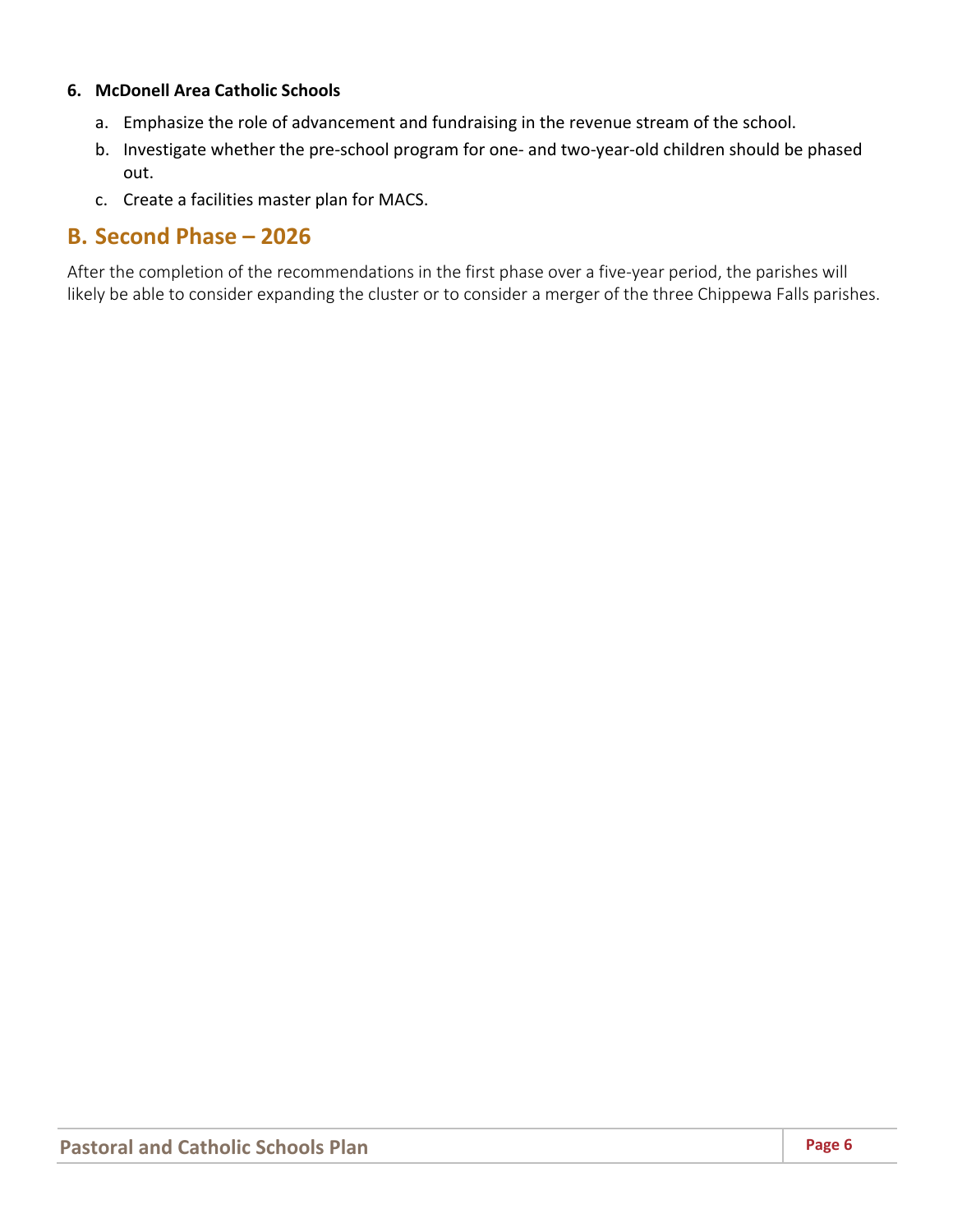## **IV. PHASE ONE RECOMMENDATIONS FOR PARISHES**

## **A. Parish Organization**

Since the consolidation of the Catholic Schools of Chippewa Falls into MACS in 1987, the parishes of Holy Ghost, Notre Dame and St. Charles Borromeo have considered some formal and informal proposals for parish and ministry organization. The parishes have chosen to collaborate in various ministry areas and the current pastors have developed a strong level of trust and a good working relationship. The degree of unity among the pastors and parishes is likely higher now than at any other point in the past thirty-plus years.

Collaboration among parishes follows a continuum or range of relationships. The two most common ways of describing these relationships are:

- Collaboration, Clustering or Multi‐Parish Ministry some degree and amount of sharing personnel, programs, finances and facilities has been mutually agreed by two or more parishes. Some Catholics like to use the concept of "dating" as an analogy for collaboration. The parishes are serious about each another but not yet ready for marriage.
- **Merger** the joining of two or more parishes under a new name is both a civil and canonical, or church, process. It is the ultimate form of collaboration. Some Catholics use the concept of "marriage" as an analogy for collaboration. After dating for a period of time, the parishes have decided to become "one."

What are the pros and cons of further collaboration or merger? The box below offers some ideas which have surfaced during the planning process.

| Have been moving in this direction since 1987<br>It might be more difficult for a pastor to know<br>$\bullet$<br>$\bullet$<br>his people<br>The three churches would keep their names and                                                                                                                                                                                                                                                                                                                                                                                                                                                                                                                                                                                                                                                                                                                                                                                                                                                                                                                                                                                                                                                                                                                                                                                                                                                 |  |
|-------------------------------------------------------------------------------------------------------------------------------------------------------------------------------------------------------------------------------------------------------------------------------------------------------------------------------------------------------------------------------------------------------------------------------------------------------------------------------------------------------------------------------------------------------------------------------------------------------------------------------------------------------------------------------------------------------------------------------------------------------------------------------------------------------------------------------------------------------------------------------------------------------------------------------------------------------------------------------------------------------------------------------------------------------------------------------------------------------------------------------------------------------------------------------------------------------------------------------------------------------------------------------------------------------------------------------------------------------------------------------------------------------------------------------------------|--|
| identities, but all would be unified under a new<br>Things are working well now. Maintain the<br>$\bullet$<br>parish name<br>status quo with a few improvements<br>Will create administrative and financial<br>Could lose parish identity and history<br>$\bullet$<br>efficiencies<br>Could lose parishioners<br>$\bullet$<br>All ministries will be combined and shared<br>There could be a reduced sense of community<br>$\bullet$<br>Continuity in the parishes since there is one<br>Emotional impact on people may be divisive<br>$\bullet$<br>$\bullet$<br>pastor<br>Move is not mandated by the diocese<br>$\bullet$<br>Priests become freer for pastoral and spiritual<br>Cultural clashes between parishioners could<br>$\bullet$<br>concerns of their people<br>emerge<br>Rather than trying to find 3 good pastors, it is<br>Individual parish finances will be pooled<br>$\bullet$<br>easier to find one<br>Challenge to create and build a small community<br>$\bullet$<br>It is more expensive to operate four institutions<br>environment and a feeling of welcome and<br>or entities<br>belonging<br>Money is freed up to better address other<br>ministry and facility needs<br>Creates new enthusiasm and excitement<br>Accommodates the same number of priests<br>$\bullet$<br>Introduces a greater presence and visibility in<br>$\bullet$<br>the city because of the size and influence of<br>combining the parishes |  |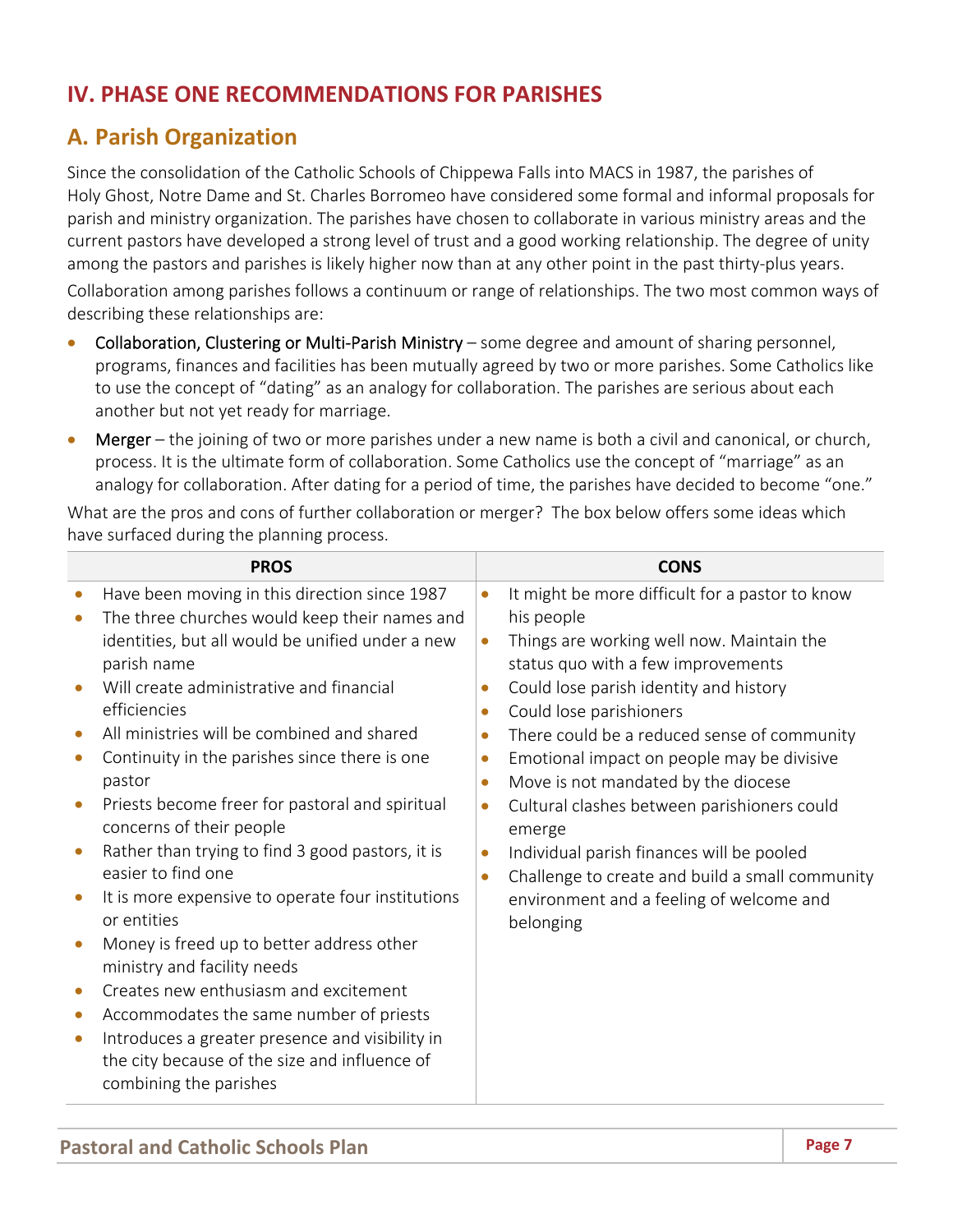It is important to point out that the recommendations in this section are neither influenced nor motivated by any of these factors:

- Reduction in the number of priests serving in Chippewa Falls;
- Financial condition of any or all the parishes;
- Diocesan mandate to cluster or merge.

These recommendations for parish organization are proposed as ways to optimize and fully realize the vision for the future of the Catholic church in Chippewa Falls.

### **RECOMMENDATIONS:**

- 1. Cluster the parishes of Holy Ghost and Notre Dame under one pastor, with an associate pastor, and each parish retaining its own finance council and finances. The finance councils can meet on the same evening at a common location.
	- a. St. Charles Borromeo will continue to be served by its own pastor. When the pastorate becomes vacant, the parishes can consider expansion of the cluster or a merger of all three parishes.
	- b. St. Peter in Tilden and St. Bridget in Springfield will continue to be served by their pastors unless the Diocese of La Crosse were to consider another configuration. Neither St. Peter nor St. Bridget will be partners in the further clustering or merging of the Chippewa Falls parishes.
- 2. Maintain the current pastoral staff positions at the parishes throughout the fiscal year of 2021/2022 unless other circumstances arise. In that case, Holy Ghost, Notre Dame and St. Bridget will determine the structure for their parish staffing needs.
- 3. St. Charles and St. Peter will operate with the following staff:
	- a. Administrative assistant who will serve at the St. Charles parish office.
	- b. Deacon who will serve primarily at St. Peter but also at St. Charles.
	- c. Finance Director who is shared by both parishes.
	- d. Liturgical musician
	- e. Religious education coordinator
	- f. Maintenance director
- 4. Establish a committee to study and determine pastoral staff needs for all the parishes and establish some common staff positions which will be located at one parish office. The committee should be comprised of representatives from all the parishes. The committee should meet regularly to compile a report with recommendations for staffing and budget as early in the year of 2022 as possible. The pastoral staff directory may look like this:
	- a. Pastors ‐ Holy Ghost, Notre Dame and St. Bridget will share a pastor. St. Charles Borromeo and St. Peter will share a pastor for at least the next five years.
	- b. Associate pastors, including one who will serve as chaplain/instructor at MACS.
	- c. Administrative Assistant for the parish office serving Holy Ghost, Notre Dame and St. Bridget.
	- d. Director of Administrative Services who oversees finances and facilities for Holy Ghost, Notre Dame and St. Bridget.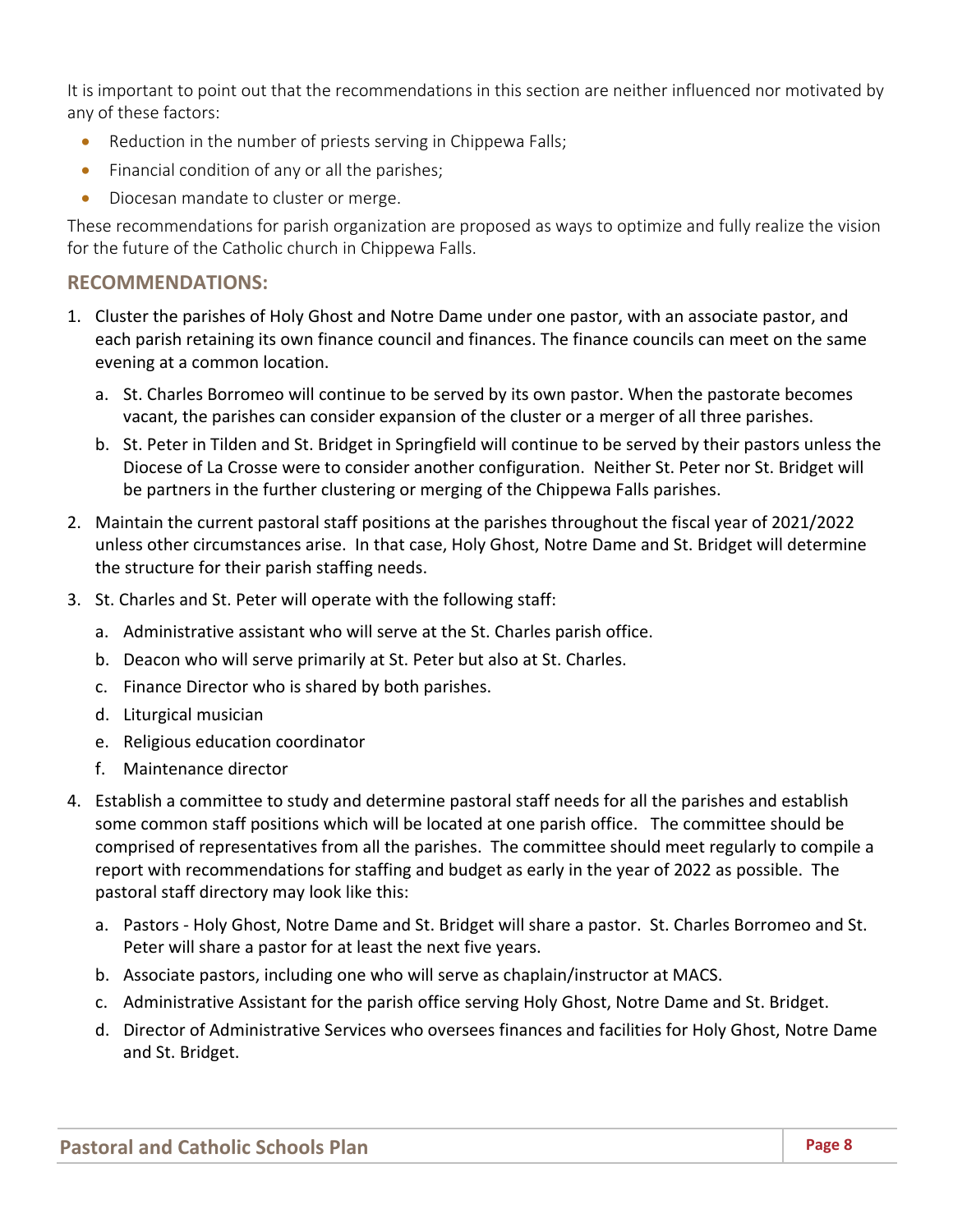- e. Director of Child and Family Religious Education who oversees faith formation programs for children and middle school students as well as their families - this ministry can be shared by all the parishes and will be studied by a joint committee as part of the implementation of the plan.
- f. Director of Youth and Young Adult Ministries oversees high school catechesis and ministry to young adults, age group of 20's and 30's.
- g. Director of Liturgical Music and Adult Faith Formation oversees liturgy preparation at Holy Ghost, Notre Dame and St. Bridget and coordinates adult faith formation opportunities. St. Charles and St. Peter would continue to have a separate staff position.
- h. Director of Outreach Ministries and Evangelization oversees social justice projects and volunteers as well as organizes and forms evangelization teams and their activity.
- i. Director of Stewardship and Communications oversees parish community building activities and coordinates the print, media and electronic flow of information to parishioners in the area.
- j. Director of maintenance for buildings and grounds and assistants ‐ these positions would serve all the parish buildings and sites – this service can be shared by all the parishes and could possibly include MACS.
- 5. Establish a schedule for joint meetings of parish pastoral councils to assist the pastors with fostering pastoral activity in the Chippewa Falls area. At some point, the councils should consider the potential for one parish pastoral council with representatives from all the parishes in Chippewa Falls.
	- a. Those committees of the pastoral councils with shared staff should be combined into a single committee for each area of ministry except for the liturgy/worship committees which will remain separate at St. Charles and St. Peter.
	- b. Finance councils should have joint meetings on a quarterly basis to discuss common issues.
- 6. Prepare for two, parish mission‐like events at the parishes. The first would focus prayerfully on the changes which the parishes have planned and how these can lead to a new spiritual vitality in the Chippewa Falls area. This could be held during Lent of 2022. It would also invite parishioners to pray for and support these efforts. The second would be closer in chronology to the actual transition into a new organizational model, most likely in the Fall of 2022, which would provide an opportunity for parishioners to become more fully engaged in the mission and ministry of the new parish organization.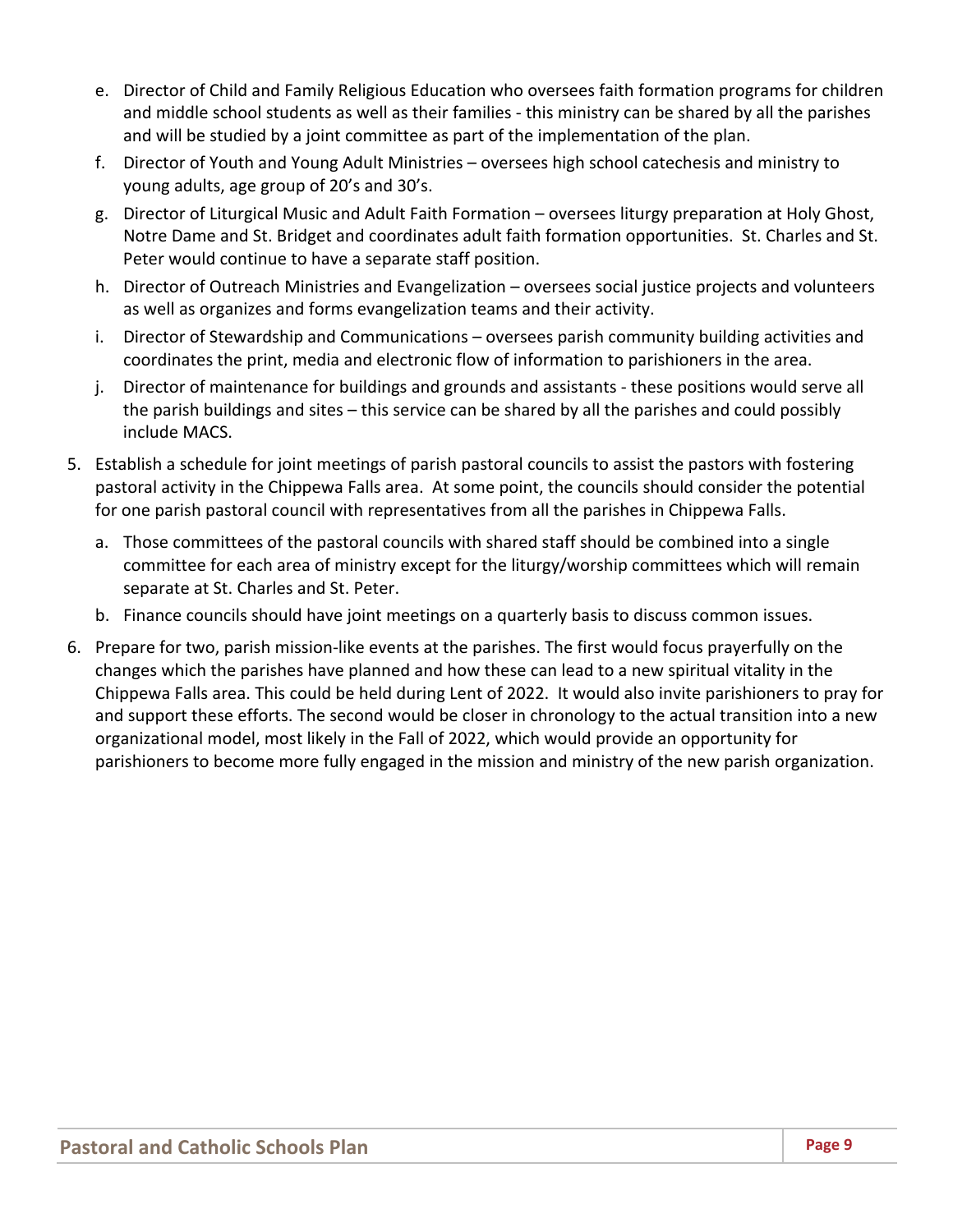## **B. Faith Formation and Evangelization**

- 1. Study if and how all religious education programing for children and youth can be coordinated through MACS.
	- a. Identify a task force of representatives from each parish and MACS who are familiar with the existing faith formation programs and are open to possibilities to improve the programs. Representatives should be selected by the pastor of each parish and the President of MACS. This committee should be formed by the Fall of 2021.
	- b. Meet regularly to develop a report with recommendations and budgets for a system‐wide religious education program to be presented at a joint meeting of parish and finance councils, as early in the year of 2022 as possible, so that any changes can be incorporated into the parish budgets.
- 2. Develop a total youth ministry for adolescents which includes service opportunities, prayer experiences, and social events.
- 3. Establish a ministry for young adults in their 20's and 30's.
- 4. Create small faith sharing groups and/or retreat experiences for adults to deepen their understanding of discipleship and to challenge them to become evangelizers.
- 5. Create evangelization teams which will contact current and former parishioners to listen to them and invite them to fuller engagement with the parish community, including contact with families formerly enrolled in the religious education programs to invite them to consider enrollment.

## **C. Worship and Prayer**

- 1. Maintain and expand opportunities for shared prayer experiences and devotions among the five parishes.
- 2. Study and implement ways for the parishes to expand the ministry of welcome and hospitality at all liturgical celebrations and other parish activities.

## **D. Social Justice**

- 1. Study how the needs of all people in the Chippewa Falls area can best be served by the parishes in collaboration with and supportive of local organizations.
- 2. Recruit and train more volunteers to support the social justice ministries and projects.

## **E. Stewardship and Communications**

- 1. Create an area‐wide approach to communications with parishioners under the direction of a parish staff member.
- 2. Determine a process for scheduling fund-raising and capital campaigns by the parishes and schools to be coordinated so that their events and activities do not compete with one another under the direction of a parish staff member.
- 3. Establish ways to welcome and orient new parishioners as well as assess and invite parishioners to use their gifts and talents in the service of the Kingdom of God under the direction of a parish staff member.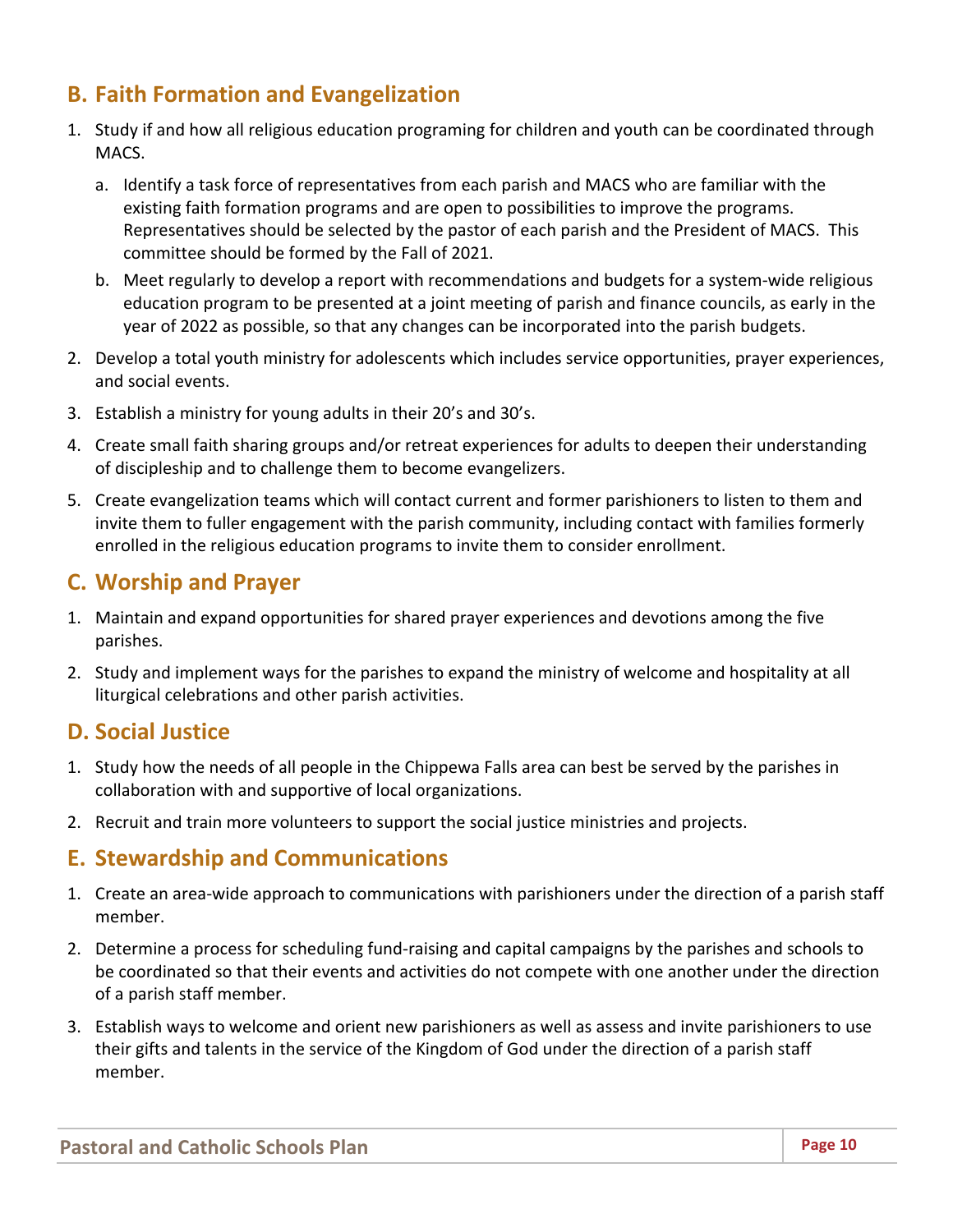## **F. Finances and Facilities**

- 1. Study parish and school facility needs to be initiated in March of 2021 and concluded by September of 2021. Devise a common, long-range strategy and master plan for facility maintenance, updating, improvement and possible replacement. A Long‐Range Planning Commission has been appointed by the pastors and will compile a report and present it to the councils of all the parishes. The final recommendations in the study will be considered as part of the strategic plan for this section.
	- a. Evaluate the needs for primary and elementary education at the current facilities and determine whether a new facility should be built, or improvements made to existing facilities.
	- b. Evaluate the costs of maintaining and improving older facilities with the benefit of new construction.
- 2. Reduce the parish investment or subsidy to the schools over a specified time period, from 59% to 50% of ordinary income. Anticipate the possibility for further reductions as MACS development income increases.
- 3. Conduct a coordinated capital campaign as part of the Diocese of La Crosse campaign and determine a common case statement for the parish portion of the campaign which will benefit facility projects at the parishes and McDonell Area Catholic Schools.

## **G. McDonell Area Catholic Schools**

- 1. Emphasize the role of advancement and fundraising in the revenue stream of the school.
	- a. Hire additional personnel
	- b. Provide appropriate training
	- c. Focus on the development of an annual fund
	- d. Develop a process for the identification, cultivation and solicitation of new donors
- 2. Phase out the program for one‐ and two‐year‐old children.
	- a. The pre‐school program does not provide revenue to MACS and in fact is an additional expense.
	- b. The data indicates that enrollment in the pre‐school program does not significantly influence a parent's decision to enroll their child into MACS.
- 3. Promote MACS as a 3‐year‐old to 12th grade school, which includes BB4C with wrap‐around care.
	- a. Research a robust curriculum model to implement into the 3‐year‐old program such as The Creative Curriculum for Preschool, Montessori or Little Saints Catholic School Preschool Curriculum.
	- b. Consider developing educational opportunities for the wrap-around care to extend learning beyond the school day. This could include but is not limited to music lessons, tutoring, STEM programs, physical activities, art, drama, international languages.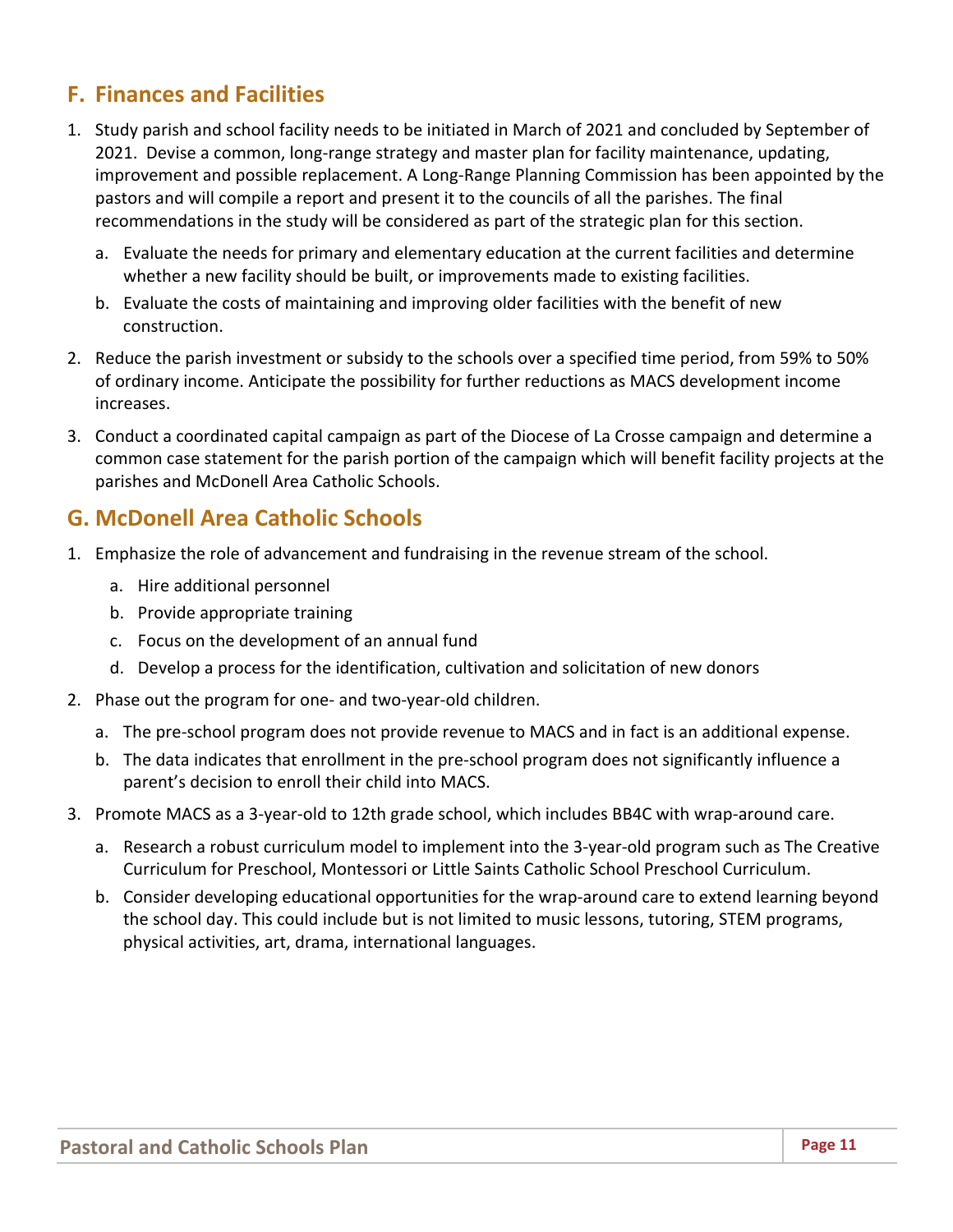## **V. PHASE TWO RECOMMENDATIONS FOR PARISHES – 2026**

The first phase of implementation lays the foundation for strengthening the organization, creating efficiencies and building relationships, which will open the possibility of even greater degrees of collaboration. By this time, the parishes will likely be able to consider expanding the cluster or to consider a merger of the three Chippewa Falls parishes. The discernment can follow certain aspects of the process which was used to develop this plan: meetings with leadership, meetings for parishioners, and a survey. Whether the parishes choose to expand the cluster or to merge, the following recommendations can be considered for implementation.

## **A. Parish Organization**

- 1. Review and determine pastoral staffing needs for the community.
- 2. Consider whether there should be one staff for the parishes and school administration at one office location.

## **B. Faith Formation and Evangelization**

- 1. Evaluate the evangelization efforts and the impact on enrollments of changes to the religious education and adult faith formation programs.
- 2. Determine any changes which may be needed to the evangelization efforts and religious education programs.

### **C. Worship and Prayer**

1. Develop Sunday and weekday Mass schedules which provide for a variety of Mass times and maximize seating capacities at the churches.

### **D. Social Justice**

- 1. Evaluate the parish efforts in social justice as well as the collaborative efforts with local agencies.
- 2. Determine any changes which may be recommended to the social justice efforts.

### **E. Stewardship and Communications**

1. Develop and conduct an area‐wide process for personal financial stewardship under the direction of a parish staff member.

### **F. Finances and Facilities**

1. Review the results of the capital campaign and determine whether there is need for additional campaign efforts to either retire debt or begin the next phase of the facility master plan.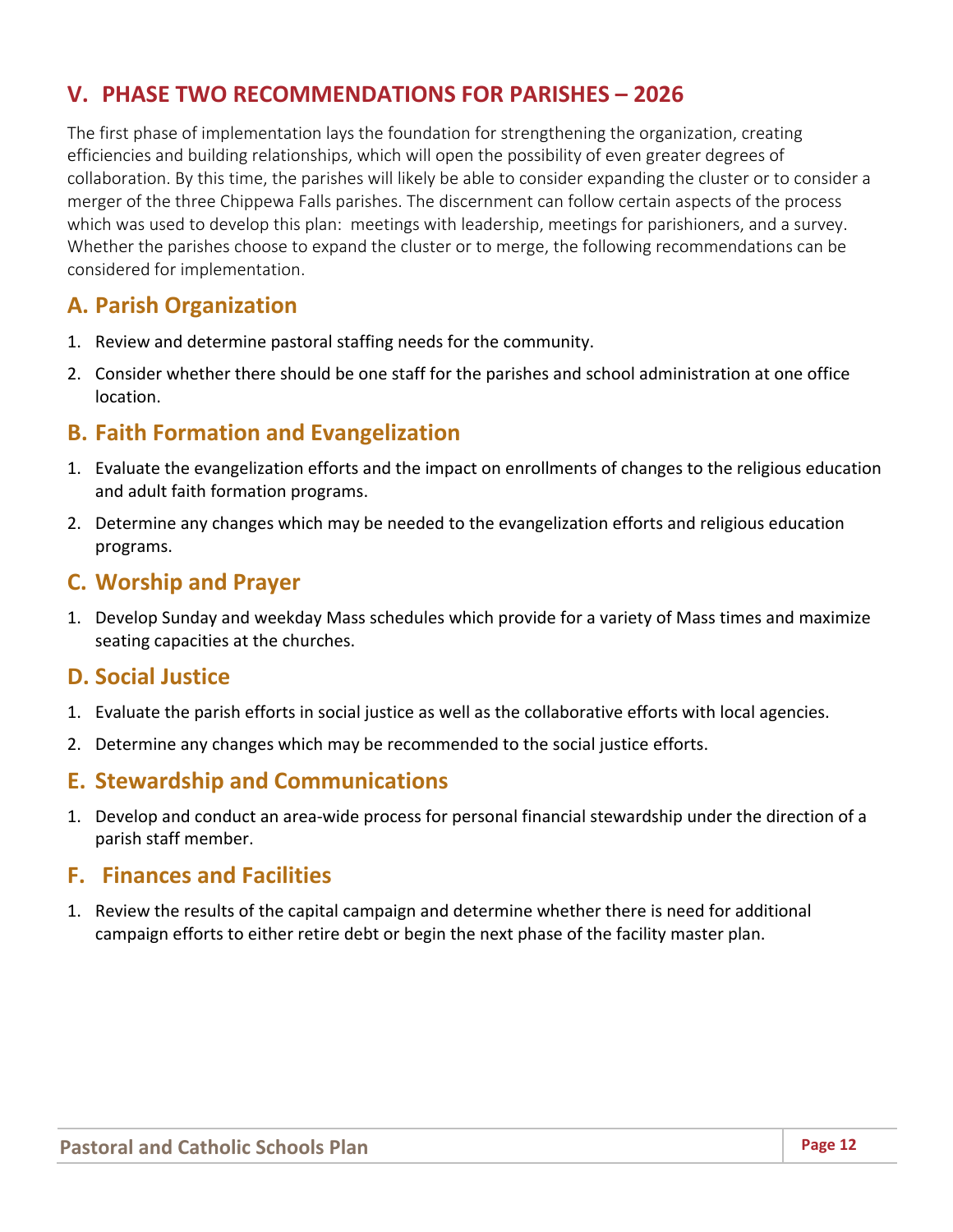## **VI. APPROVAL PROCESS AND IMPLEMENTATION**

### **A. Approval Process**

- 1. Pastors will make further edits to the document, as needed.
- 2. A final draft of the plan will be submitted to all the parish pastoral councils for review and approval.
- 3. The approved plan will be sent to Bishop Callahan, Fr. William Dhein and the Superintendent of Catholic Schools.
- 4. The plan may be officially announced and "rolled out" with the completion and approval of the facilities study by the parish councils in October of 2021.

### **B. Implementation**

The implementation of the plan can begin in June of 2021. Parish and school staff members, the parish councils, finance councils, and combined committees will share in the implementation of the recommendations. The following aspects of the implementation should be understood and followed by those implementing the plan.

- 1. The terms for and roles of the Leadership Team and the Planning Task Force, which have both played such an essential role in the planning process, end in June of 2021.
- 2. The specific implementation of the recommended goals in the plan will pass to the parishes and school. Pastors, parish pastoral councils, and finance councils will play key roles as will parish staff. Responsibility and accountability for the implementation of the goals will be critical.
- 3. Joint parish pastoral council meetings, presided by the two pastors, will be responsible for overseeing the implementation of the plan. The councils will meet regularly to monitor and review progress to ensure the full implementation of the plan.
- 4. Timelines and action steps will be necessary for each recommendation. Parishes usually are not able to implement every goal at the same time. The greatest amount of energy, enthusiasm and activity is usually evident in the first year of implementation. It is helpful to view and present all the recommended goals in a type of sequence where one goal builds on another or where preparation needs to take place before that goal can be fully realized.
- 5. The implementation itself is a way to build relationships and to invite parishioners to greater involvement in and engagement with the parish. There are parishioners who will be inspired to become involved in new or expanded ministries. The implementation process can and should be a time of increased vitality and spirit in the community.
- 6. The plan is designed so that each area of ministry is easily assignable to either a staff member or a team of staff members and a committee of the pastoral council. Early in the implementation process, assignments of a particular section should be made by the pastors and councils with the understanding that the individual or group will be responsible for the implementation of the recommendations.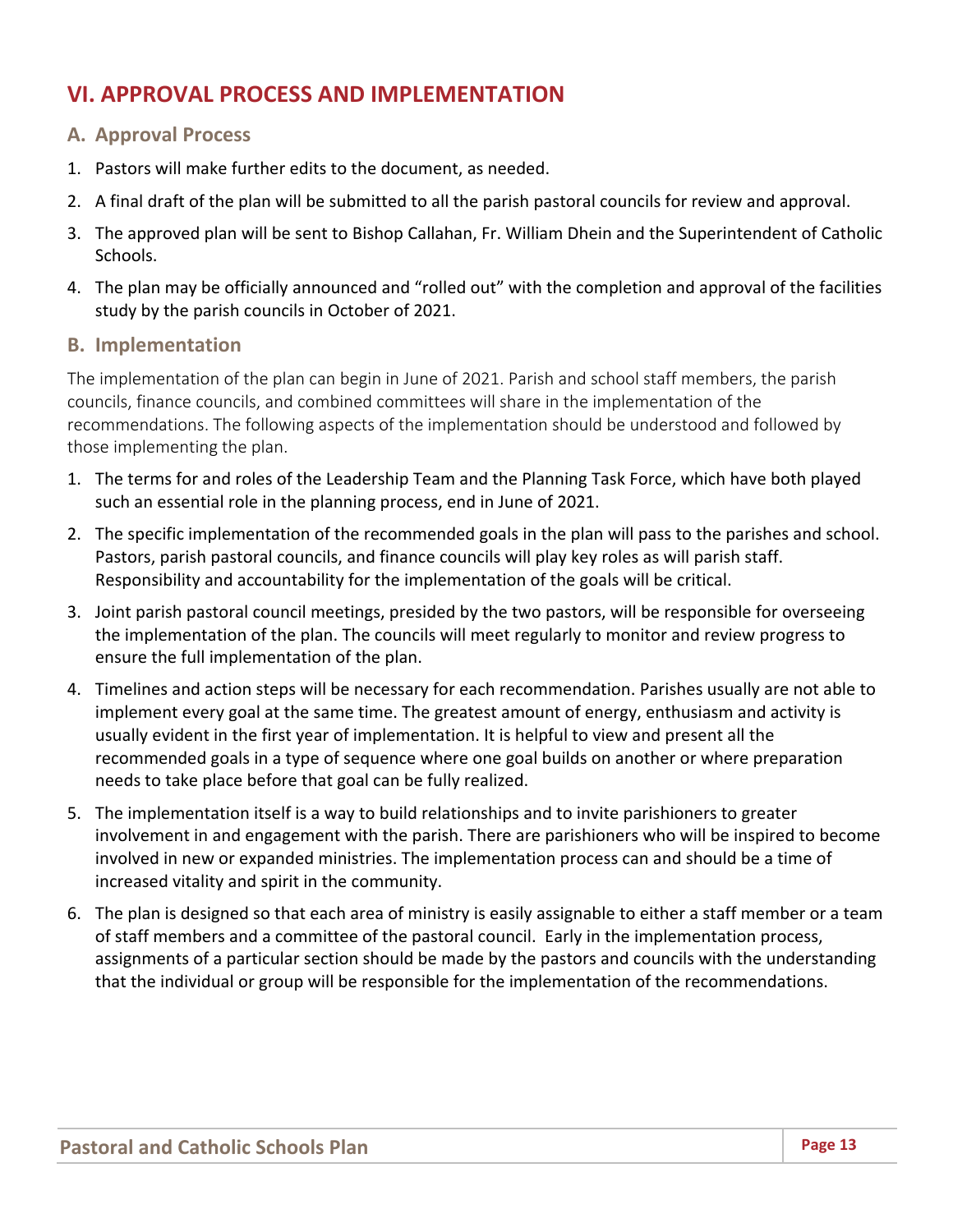# APPENDIX A – POLLING RESULTS